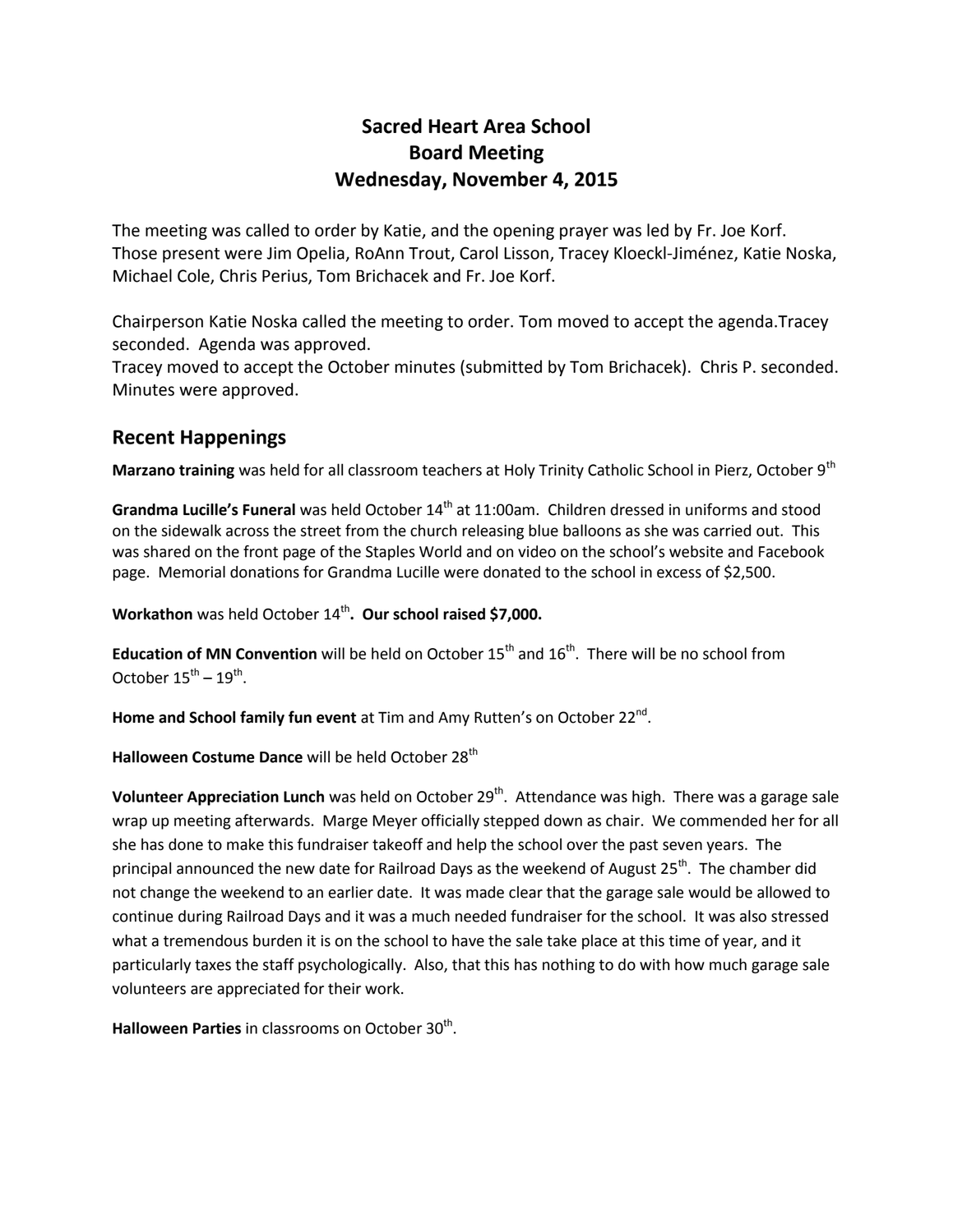## **Upcoming School Events**

**MNSAA Conference** will be held this Friday, November 6<sup>th</sup> in Eagan, MN. Jim Opelia will be attending.

**Veterans Day Program** will be held in the school gym on November 11<sup>th</sup> at 10am with guest speaker Jim Vollegraf.

Parent Teacher Conferences will be held from 3:30-8:00pm on November 12<sup>th</sup>.

**Christmas Program** will be held December 16<sup>th</sup>

### **Committee Reports**

**Fundraising Report** (Carol L. and Katie N.): Once again there was considerable brainstorming regarding the Annual Chili Cook-Off Garage Sale and whether there may be an alternate venue for this event, so as to not pressure school staff and teachers who are trying to prepare for the new school year. The SHAS Advisory board was still not able to come up with a feasible conflict resolution, as the Chamber of Commerce was unwilling to move the date any earlier in August.

There is a Carnival meeting scheduled for Monday, Nov. 16 at 5:30 p.m. Carol will attend as the SHAS Advisory Board representative.

**Budget and Finance** (Tom B. and Chris P.) No report this month

**Personnel and Human Resources** (Michael C. and Tracey K-J) No report this month. Jim will let us know when it will be appropriate to meet with teachers… possibly after the next early out?

**PR/Mktg./Dev.** (Tom B. and Tracey K-J) The PR/ Marketing/ Development Committee met with Jim Opelia on Monday, Nov. 2 at 4:30 p.m.

One service opportunity we currently have which serves the school well in PR is our Adopt-A-Highway segment between Motley and Staples. Another service event is the annual Work-A-Thon. For the October 2015 Work-a-Thon our SHAS school community cleaned up at Pine Grove Park as well as at the Veterans Park.

Tom Brichacek suggested that we establish another service opportunity for the students at the local food shelf, which could use assistance in unloading and stocking with the monthly food delivery. The fourth and fifth graders would assist unloading the truck and stocking the shelves on the first Friday of the month.

We determined that the Halloween Dance would be an appropriate time to invite our public elementary students and their families to the school. [Michael C. also reminded the group that there was a chance that Lakewood Health System would work in conjunction with SHAS in providing a *healthy families, healthy community* event. He will investigate this further.]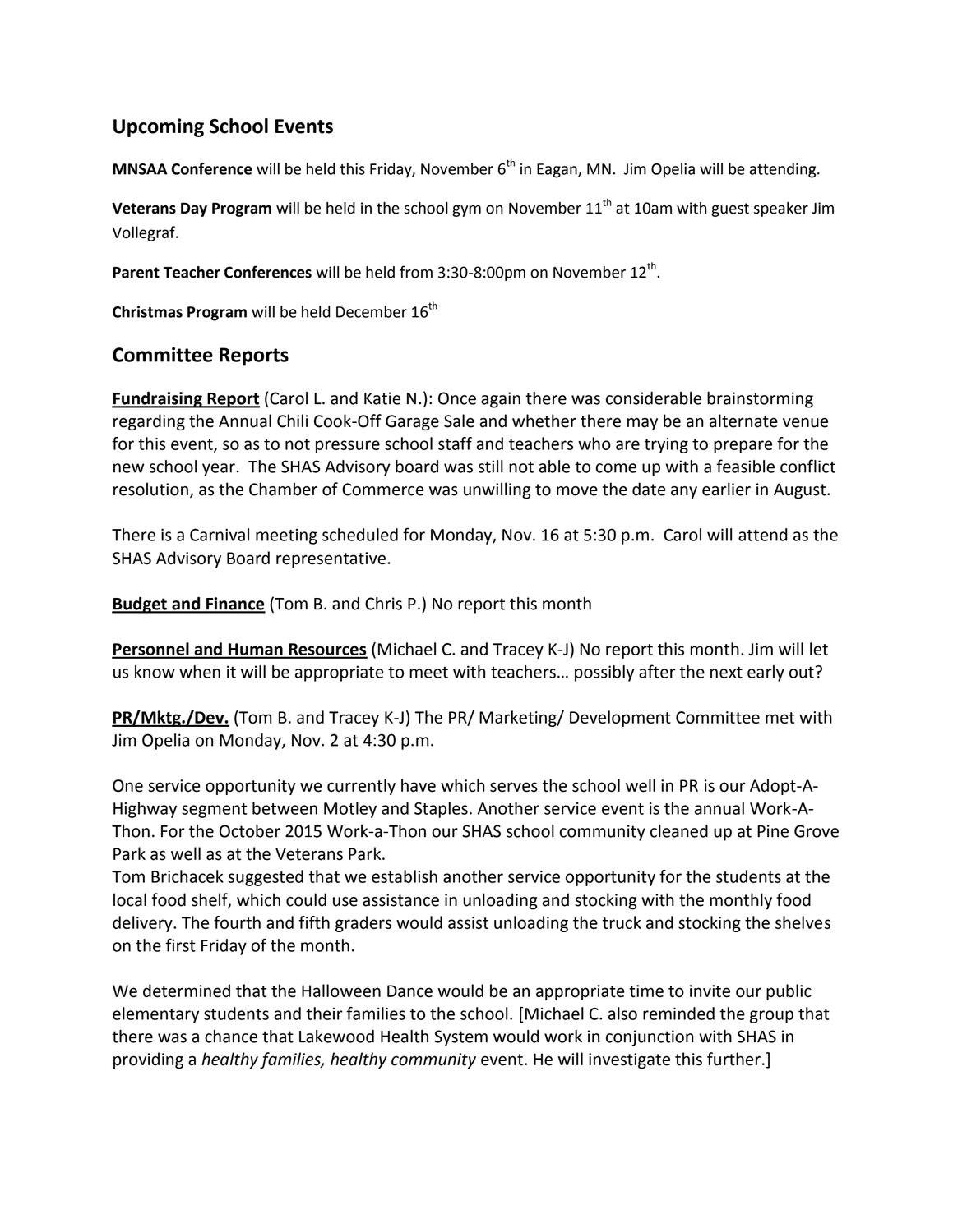Tracey suggested that we try and create an attractive poster using the online WORDL program and the *100 reasons to attend Sacred Heart Area School* we utilized for the Centennial T-shirts. Katie will have Sandy send Tracey the digital text, so that we can experiment with how the project might look. These posters could be posted in businesses around the area and in community churches.

The PR and Marketing Committee will meet again on Thurs., Jan. 7 at which time they will discuss the March 22 Open House and Round-Up.

**Curriculum/ Technology** (Chris P. and Michael C) No report this month.

### **Old Business**

Jim Opelia presented the board with two goals for the year:

1) *The School Advisory Board and Administration will Shield the School from Teacher Turnover Issues* by instilling a greater enjoyment for teachers to be employed at Sacred Heart Area School and by not allowing teachers to break contracts in the summer months. 2) *The School will continue to improve its Academic Programs to ensure its Vitality into the Future* by continuing the study and practices of Marzano's Art and Science of Teaching in Classrooms and by enhancing faculty professional development with PLCs.

A Playground Improvements Update was given by Prinicpal Jim Opelia. [A complete report was also communicated to the parish community in the November 29, 2015 church bulletin]:

This past summer, we were able to replace existing playground play area sand base with a more attractive pea rock base, landscape for drainage, and create a grassed in area equipped with a sprinkler system to eliminate the existence of sand burs and other obnoxious weeds. So far everything is in place, with the exception of the sod which we opted to hold off rolling out until the first week of May 2016. Once the sod is laid, we will furnish the area with picnic table(s), benches and trash receptacles to create a more pleasant, healthier atmosphere for children and their families at play. Youngbauer's Landscaping of Verndale donated the entire sprinkling system installation expense, while GB Directional of Sebeka donated the cost of horizontal drilling under the street. Sportsman Plumbing donated the labor of hooking up the sprinkler system to the school's water supply which involved drilling through two feet of concrete foundation.

At the end of this summer, parents of Sacred Heart Area School spruced up the playgrounds for the beginning of the school year; trimming the trees and fence lines, removing unsightly and unnecessary barriers, and replacing them with flower beds. They painted dull looking furnishings, and prepped for and installed a wood-chip border around the far perimeter of the basketball court. Later, members of the Knights of Columbus added additional black dirt and installed a fence defining the boundary between the large playground and the parish parking area. All of this donated help saved the school \$6,000 in expenses. Cash donations amounted to \$13,000 from community members in the Centennial Playgrounds Fund Drive and \$2,000 from the Staples Motley Area Community Initiative Foundation. Thank you all!

In conjunction with this year's MNSAA Standards/Accreditation Process, the SHAS Advisory Board and Principal will finish working on the *Reflective Narrations of Compliance* in the school